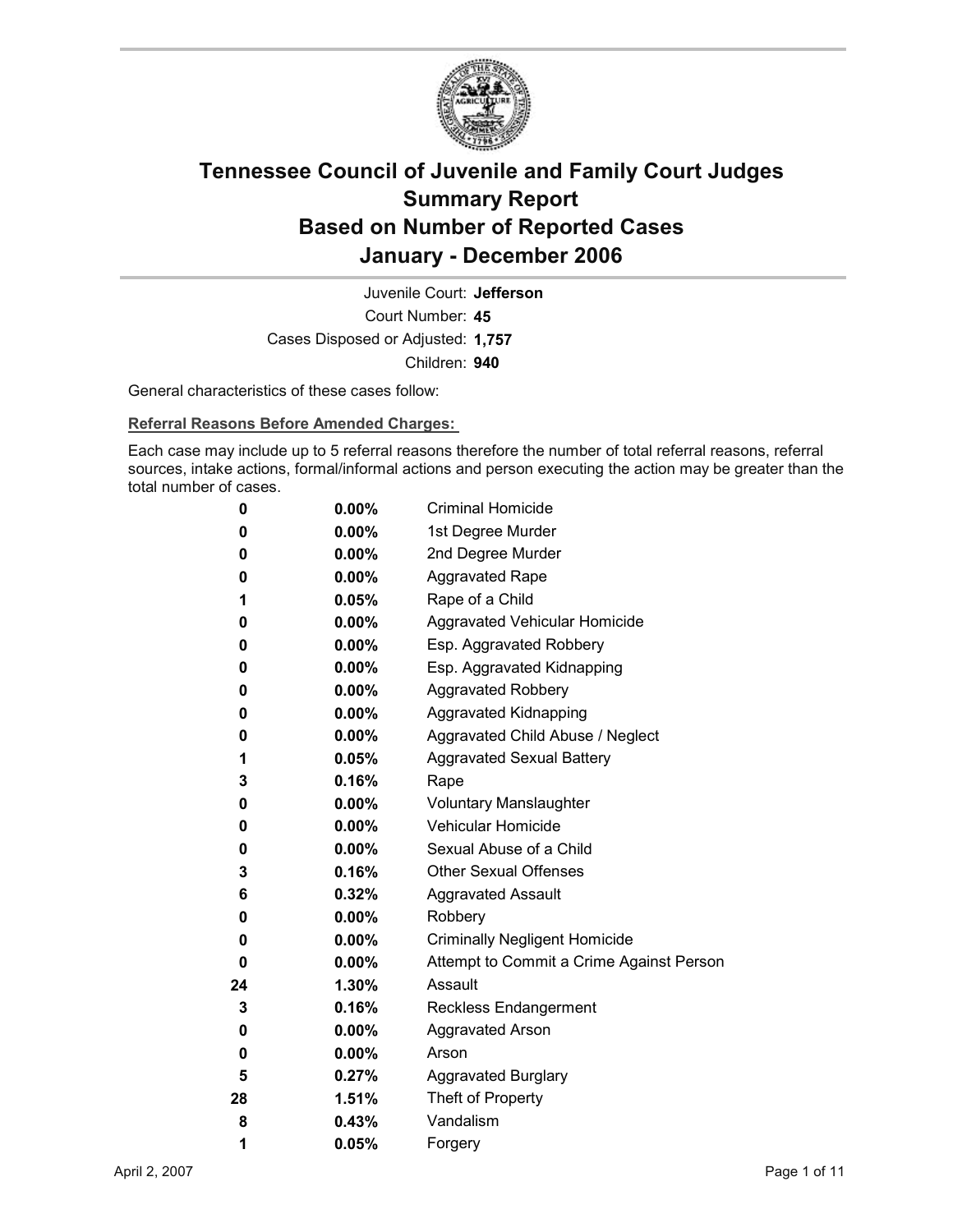

Juvenile Court: **Jefferson**

Court Number: **45**

Cases Disposed or Adjusted: **1,757**

Children: **940**

### **Referral Reasons Before Amended Charges:**

Each case may include up to 5 referral reasons therefore the number of total referral reasons, referral sources, intake actions, formal/informal actions and person executing the action may be greater than the total number of cases.

| 1            | 0.05%    | <b>Worthless Checks</b>                                     |
|--------------|----------|-------------------------------------------------------------|
| 0            | 0.00%    | Illegal Possession / Fraudulent Use of Credit / Debit Cards |
| 7            | 0.38%    | <b>Burglary</b>                                             |
| 0            | $0.00\%$ | Unauthorized Use of a Vehicle                               |
| 0            | $0.00\%$ | <b>Cruelty to Animals</b>                                   |
| 0            | $0.00\%$ | Sale of Controlled Substances                               |
| 11           | 0.59%    | <b>Other Drug Offenses</b>                                  |
| 22           | 1.19%    | Possession of Controlled Substances                         |
| 0            | $0.00\%$ | <b>Criminal Attempt</b>                                     |
| 4            | 0.22%    | Carrying Weapons on School Property                         |
| 4            | 0.22%    | Unlawful Carrying / Possession of a Weapon                  |
| 1            | 0.05%    | <b>Evading Arrest</b>                                       |
| 5            | 0.27%    | Escape                                                      |
| $\bf{0}$     | $0.00\%$ | Driving Under Influence (DUI)                               |
| 26           | 1.40%    | Possession / Consumption of Alcohol                         |
| $\mathbf{2}$ | 0.11%    | Resisting Stop, Frisk, Halt, Arrest or Search               |
| 0            | $0.00\%$ | <b>Aggravated Criminal Trespass</b>                         |
| 0            | $0.00\%$ | Harassment                                                  |
| 0            | $0.00\%$ | Failure to Appear                                           |
| $\mathbf 2$  | 0.11%    | Filing a False Police Report                                |
| 1            | 0.05%    | Criminal Impersonation                                      |
| 6            | 0.32%    | <b>Disorderly Conduct</b>                                   |
| $\mathbf{2}$ | 0.11%    | <b>Criminal Trespass</b>                                    |
| $\mathbf{2}$ | 0.11%    | Public Intoxication                                         |
| 0            | $0.00\%$ | Gambling                                                    |
| 138          | 7.46%    | <b>Traffic</b>                                              |
| 1            | 0.05%    | <b>Local Ordinances</b>                                     |
| 11           | 0.59%    | Violation of Wildlife Regulations                           |
| 93           | 5.02%    | Contempt of Court                                           |
| 35           | 1.89%    | <b>Violation of Probation</b>                               |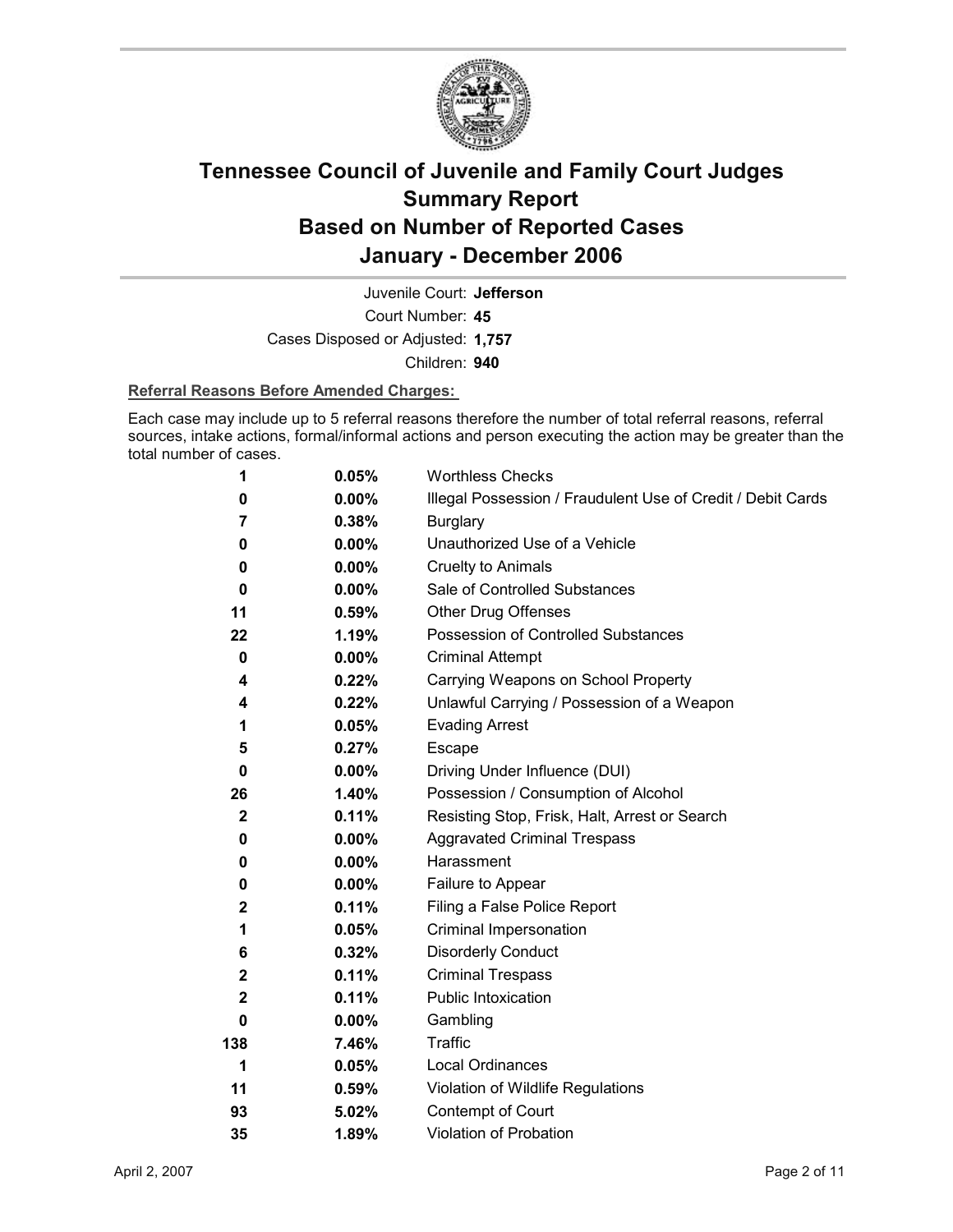

Court Number: **45** Juvenile Court: **Jefferson** Cases Disposed or Adjusted: **1,757** Children: **940**

### **Referral Reasons Before Amended Charges:**

Each case may include up to 5 referral reasons therefore the number of total referral reasons, referral sources, intake actions, formal/informal actions and person executing the action may be greater than the total number of cases.

| 3            | 0.16%    | Violation of Aftercare                |
|--------------|----------|---------------------------------------|
| 29           | 1.57%    | <b>Unruly Behavior</b>                |
| 144          | 7.78%    | Truancy                               |
| 17           | 0.92%    | In-State Runaway                      |
| $\mathbf{2}$ | 0.11%    | Out-of-State Runaway                  |
| 18           | $0.97\%$ | Possession of Tobacco Products        |
| 0            | $0.00\%$ | Violation of a Valid Court Order      |
| 0            | 0.00%    | Violation of Curfew                   |
| 0            | 0.00%    | Sexually Abused Child                 |
| 0            | $0.00\%$ | <b>Physically Abused Child</b>        |
| 142          | 7.67%    | Dependency / Neglect                  |
| 26           | 1.40%    | <b>Termination of Parental Rights</b> |
| 0            | 0.00%    | Violation of Pretrial Diversion       |
| 0            | 0.00%    | Violation of Informal Adjustment      |
| 668          | 36.09%   | <b>Judicial Review</b>                |
| 80           | 4.32%    | <b>Administrative Review</b>          |
| $\bf{0}$     | $0.00\%$ | <b>Foster Care Review</b>             |
| 60           | 3.24%    | Custody                               |
| 5            | 0.27%    | Visitation                            |
| 7            | 0.38%    | Paternity / Legitimation              |
| 100          | 5.40%    | Child Support                         |
| 0            | $0.00\%$ | <b>Request for Medical Treatment</b>  |
| 0            | $0.00\%$ | <b>Consent to Marry</b>               |
| 93           | 5.02%    | Other                                 |
| 1,851        | 100.00%  | <b>Total Referrals</b>                |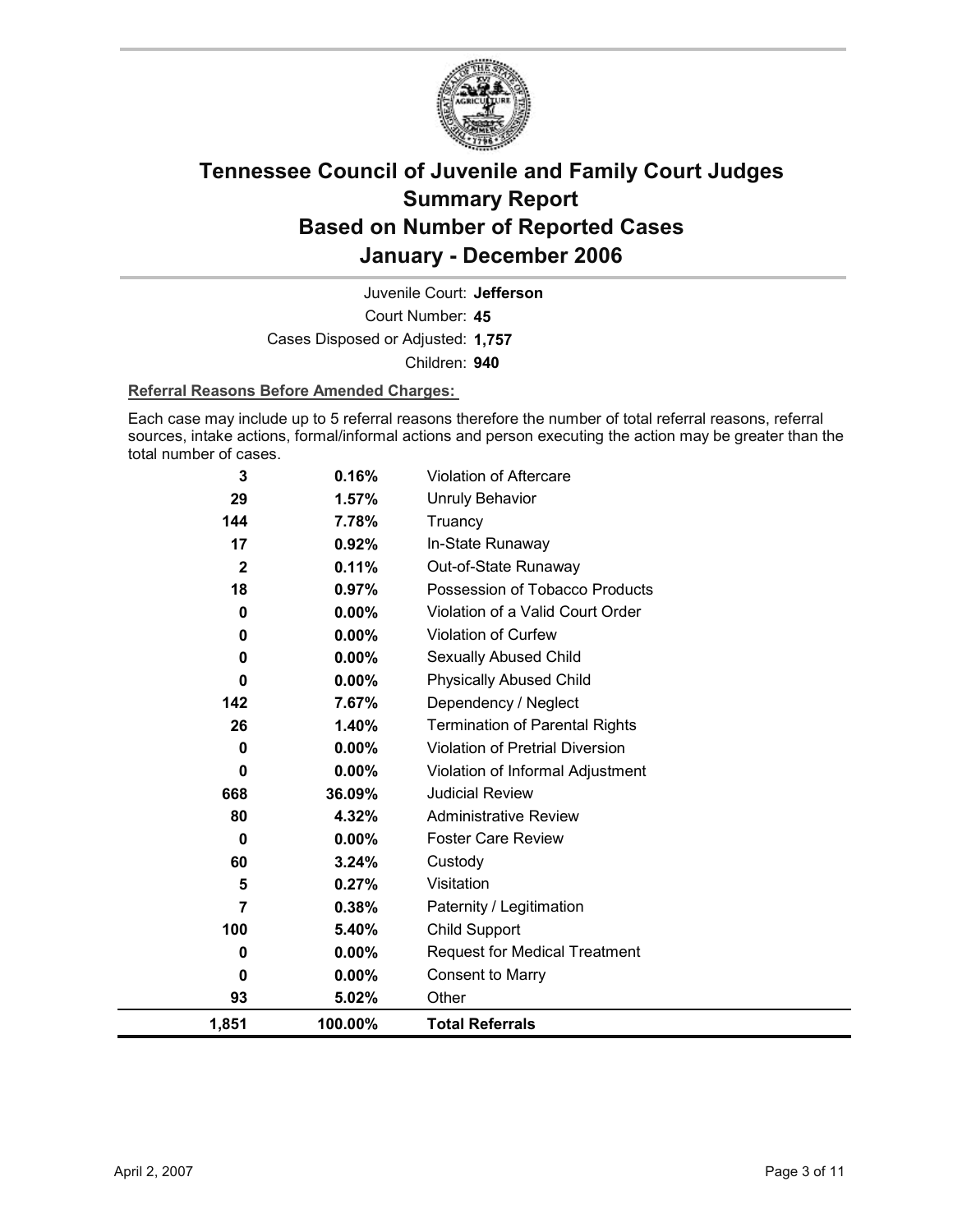

| 1,851                      | 100.00%                           | <b>Total Referral Sources</b>     |  |  |  |  |
|----------------------------|-----------------------------------|-----------------------------------|--|--|--|--|
| 27                         | 1.46%                             | Other                             |  |  |  |  |
| 0                          | 0.00%                             | Unknown                           |  |  |  |  |
| 0                          | 0.00%                             | Hospital                          |  |  |  |  |
| 1                          | 0.05%                             | Child & Parent                    |  |  |  |  |
| 16                         | 0.86%                             | Victim                            |  |  |  |  |
| 26                         | 1.40%                             | <b>Other Court</b>                |  |  |  |  |
| 19                         | 1.03%                             | Social Agency                     |  |  |  |  |
| 156                        | 8.43%                             | <b>Court Staff</b>                |  |  |  |  |
| $\bf{0}$                   | 0.00%                             | <b>District Attorney's Office</b> |  |  |  |  |
| 0                          | $0.00\%$                          | <b>Other State Department</b>     |  |  |  |  |
| 724                        | 39.11%                            | <b>DCS</b>                        |  |  |  |  |
| 1                          | 0.05%                             | <b>CSA</b>                        |  |  |  |  |
| 311                        | 16.80%                            | School                            |  |  |  |  |
| 14                         | 0.76%                             | Self                              |  |  |  |  |
| 73                         | 3.94%                             | <b>Relatives</b>                  |  |  |  |  |
| 130                        | 7.02%                             | Parents                           |  |  |  |  |
| 353                        | 19.07%                            | Law Enforcement                   |  |  |  |  |
| <b>Referral Sources: 1</b> |                                   |                                   |  |  |  |  |
|                            |                                   | Children: 940                     |  |  |  |  |
|                            | Cases Disposed or Adjusted: 1,757 |                                   |  |  |  |  |
|                            |                                   |                                   |  |  |  |  |
| Court Number: 45           |                                   |                                   |  |  |  |  |
| Juvenile Court: Jefferson  |                                   |                                   |  |  |  |  |

### **Age of Child at Referral: 2**

| 233<br>180<br>10<br>0 | 24.79%<br>19.15%<br>1.06%<br>$0.00\%$ | Ages 15 through 16<br>Ages 17 through 18<br>Ages 19 and Over<br>Unknown / Not Reported |
|-----------------------|---------------------------------------|----------------------------------------------------------------------------------------|
|                       |                                       |                                                                                        |
|                       |                                       |                                                                                        |
|                       |                                       |                                                                                        |
|                       |                                       |                                                                                        |
| 111                   | 11.81%                                | Ages 13 through 14                                                                     |
| 66                    | 7.02%                                 | Ages 11 through 12                                                                     |
| 340                   |                                       | Ages 10 and Under                                                                      |
|                       |                                       | 36.17%                                                                                 |

 $1$  If different than number of Referral Reasons (1851), verify accuracy of your court's data.

<sup>2</sup> One child could be counted in multiple categories, verify accuracy of your court's data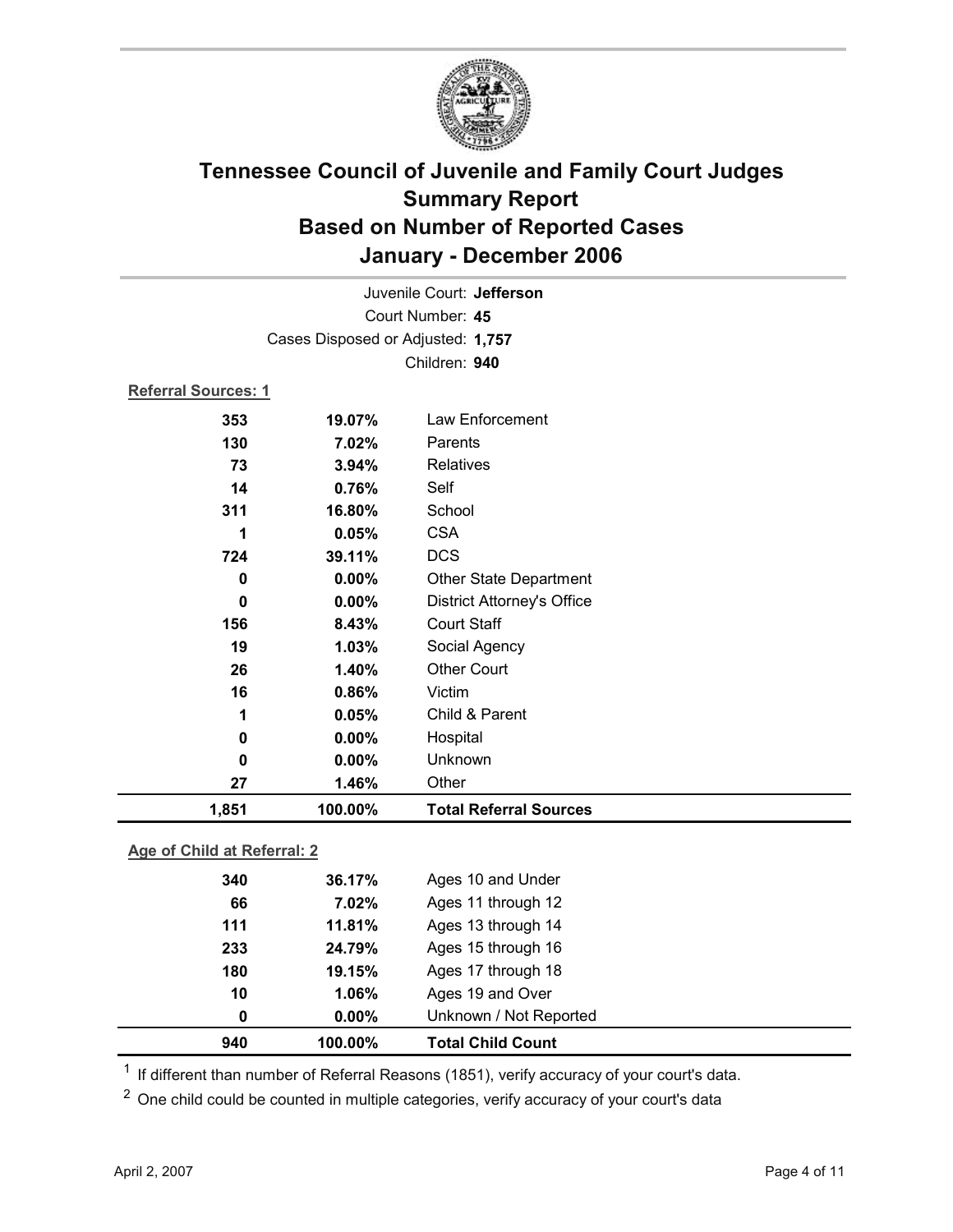

| Juvenile Court: Jefferson               |                                   |                          |  |  |  |
|-----------------------------------------|-----------------------------------|--------------------------|--|--|--|
|                                         | Court Number: 45                  |                          |  |  |  |
|                                         | Cases Disposed or Adjusted: 1,757 |                          |  |  |  |
|                                         |                                   | Children: 940            |  |  |  |
| Sex of Child: 1                         |                                   |                          |  |  |  |
| 535                                     | 56.91%                            | Male                     |  |  |  |
| 370                                     | 39.36%                            | Female                   |  |  |  |
| 35                                      | 3.72%                             | Unknown                  |  |  |  |
| 940                                     | 100.00%                           | <b>Total Child Count</b> |  |  |  |
| Race of Child: 1                        |                                   |                          |  |  |  |
| 783                                     | 83.30%                            | White                    |  |  |  |
| 20                                      | 2.13%                             | African American         |  |  |  |
| $\mathbf 0$                             | 0.00%                             | Native American          |  |  |  |
| $\mathbf 0$                             | 0.00%                             | Asian                    |  |  |  |
| 5                                       | 0.53%                             | Mixed                    |  |  |  |
| 132                                     | 14.04%                            | Unknown                  |  |  |  |
| 940                                     | 100.00%                           | <b>Total Child Count</b> |  |  |  |
| <b>Hispanic Origin: 1</b>               |                                   |                          |  |  |  |
| 22                                      | 2.34%                             | Yes                      |  |  |  |
| 768                                     | 81.70%                            | No                       |  |  |  |
| 150                                     | 15.96%                            | Unknown                  |  |  |  |
| 940                                     | 100.00%                           | <b>Total Child Count</b> |  |  |  |
| <b>School Enrollment of Children: 1</b> |                                   |                          |  |  |  |
| 422                                     | 44.89%                            | Yes                      |  |  |  |
| 83                                      | 8.83%                             | No                       |  |  |  |
| 435                                     | 46.28%                            | Unknown                  |  |  |  |
| 940                                     | 100.00%                           | <b>Total Child Count</b> |  |  |  |

 $1$  One child could be counted in multiple categories, verify accuracy of your court's data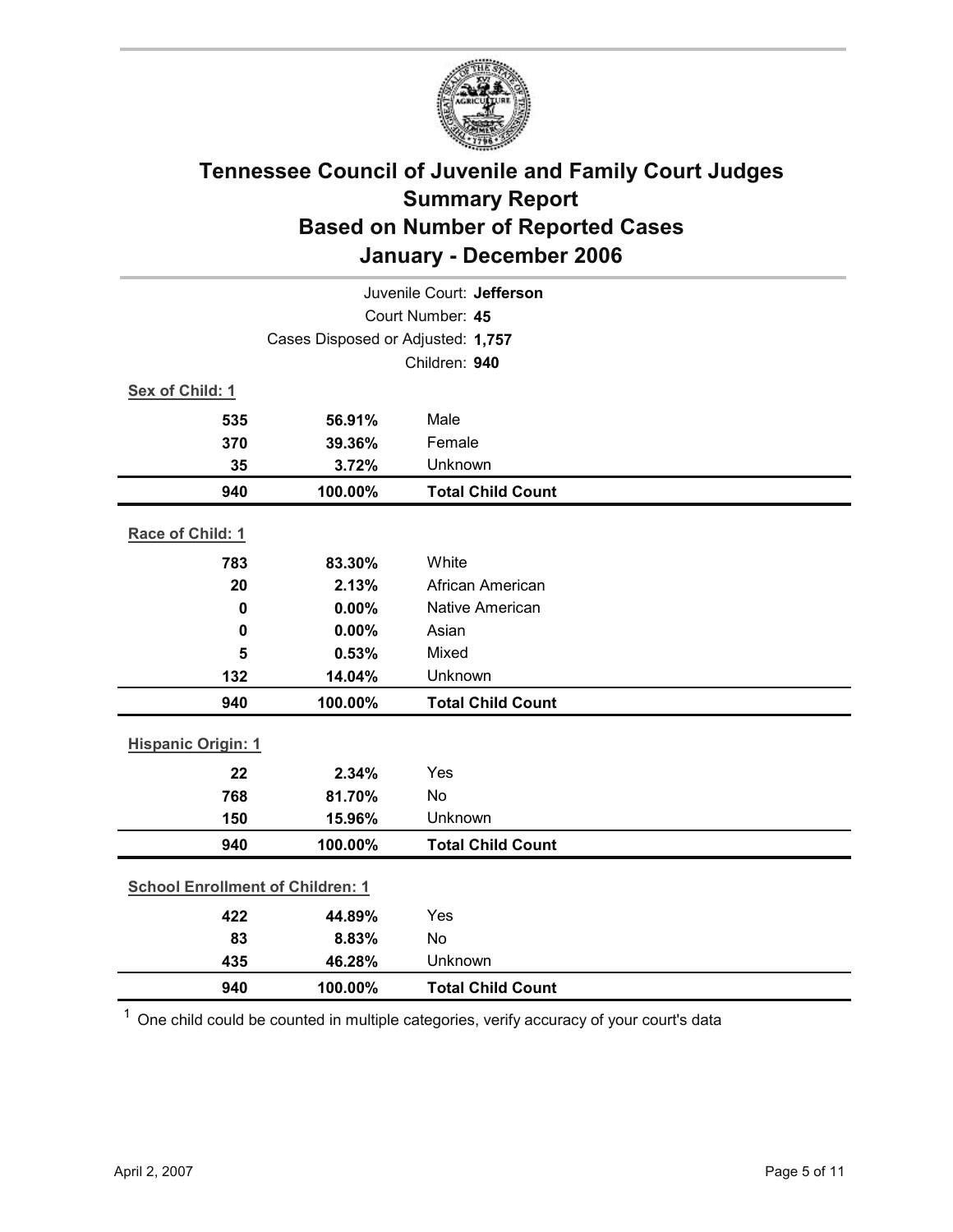

Court Number: **45** Juvenile Court: **Jefferson** Cases Disposed or Adjusted: **1,757** Children: **940**

**Living Arrangement of Child at Time of Referral: 1**

| 73<br>82<br>6<br>25<br>3<br>2<br>$\mathbf{2}$<br>2<br>243<br>11 | 7.77%<br>8.72%<br>$0.64\%$<br>2.66%<br>0.32%<br>0.21%<br>0.21%<br>0.21%<br>25.85%<br>1.17% | With Mother<br>With Father<br><b>With Relatives</b><br><b>With Adoptive Parents</b><br>With Foster Family<br>In a Group Home<br>In a Residential Center<br>In an Institution<br>Independent<br>Unknown<br>Other |
|-----------------------------------------------------------------|--------------------------------------------------------------------------------------------|-----------------------------------------------------------------------------------------------------------------------------------------------------------------------------------------------------------------|
|                                                                 |                                                                                            |                                                                                                                                                                                                                 |
|                                                                 |                                                                                            |                                                                                                                                                                                                                 |
|                                                                 |                                                                                            |                                                                                                                                                                                                                 |
|                                                                 |                                                                                            |                                                                                                                                                                                                                 |
|                                                                 |                                                                                            |                                                                                                                                                                                                                 |
|                                                                 |                                                                                            |                                                                                                                                                                                                                 |
|                                                                 |                                                                                            |                                                                                                                                                                                                                 |
|                                                                 |                                                                                            |                                                                                                                                                                                                                 |
|                                                                 |                                                                                            |                                                                                                                                                                                                                 |
|                                                                 |                                                                                            |                                                                                                                                                                                                                 |
| 321                                                             | 34.15%                                                                                     |                                                                                                                                                                                                                 |
| 30                                                              | 3.19%                                                                                      | With Mother and Stepfather                                                                                                                                                                                      |
| 6                                                               | $0.64\%$                                                                                   | With Father and Stepmother                                                                                                                                                                                      |
| 134                                                             |                                                                                            |                                                                                                                                                                                                                 |
|                                                                 |                                                                                            |                                                                                                                                                                                                                 |

### **Type of Detention: 2**

| 1,757 | 100.00%  | <b>Total Detention Count</b> |
|-------|----------|------------------------------|
| 4     | 0.23%    | Other                        |
| 1,712 | 97.44%   | Does Not Apply               |
| 0     | $0.00\%$ | <b>Unknown</b>               |
| 0     | $0.00\%$ | <b>Psychiatric Hospital</b>  |
| 0     | $0.00\%$ | Jail - No Separation         |
| 0     | $0.00\%$ | Jail - Partial Separation    |
| 0     | $0.00\%$ | Jail - Complete Separation   |
| 28    | 1.59%    | Juvenile Detention Facility  |
| 13    | 0.74%    | Non-Secure Placement         |
|       |          |                              |

 $<sup>1</sup>$  One child could be counted in multiple categories, verify accuracy of your court's data</sup>

 $2$  If different than number of Cases (1757) verify accuracy of your court's data.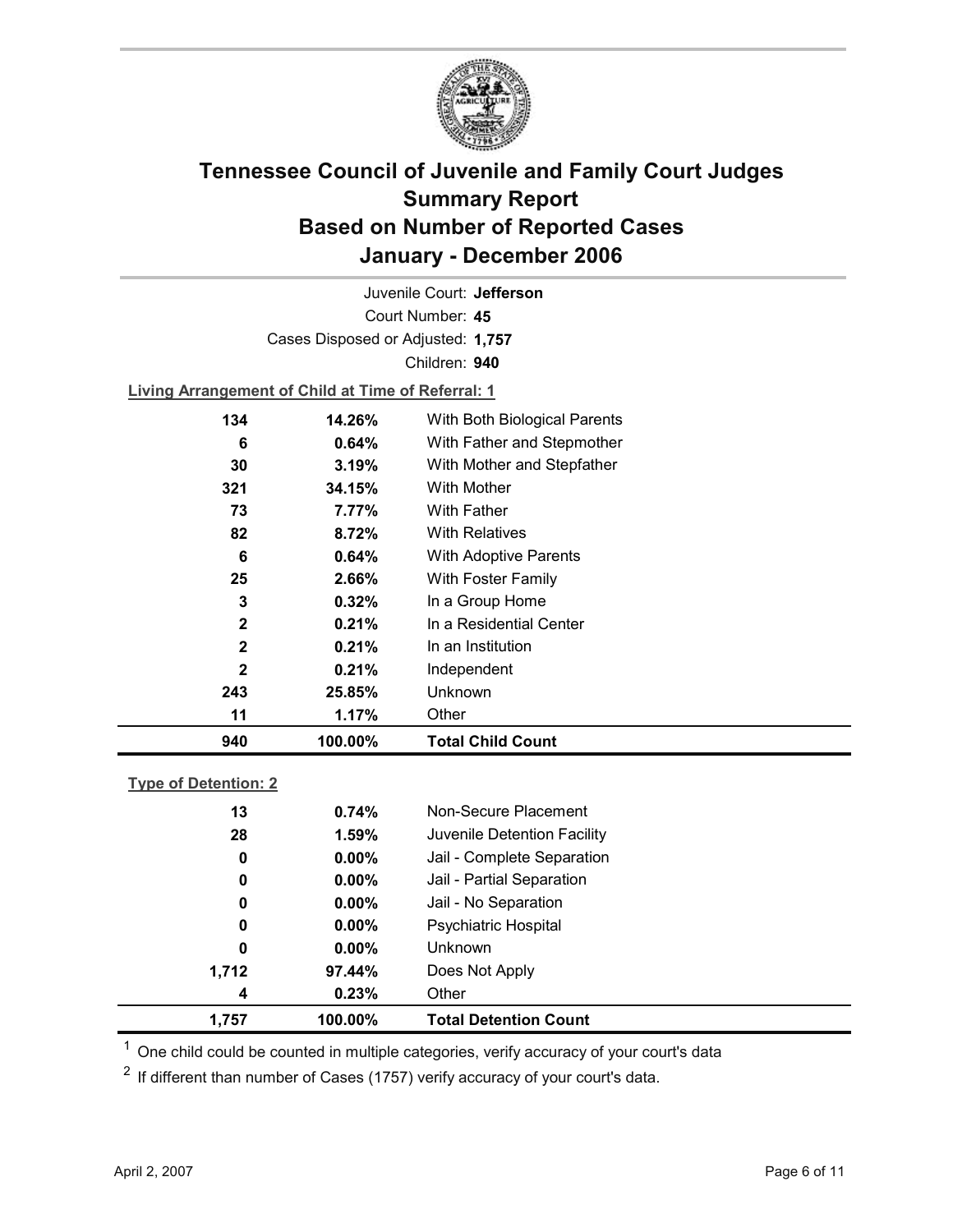

| Juvenile Court: Jefferson                          |                                                    |                                      |  |  |  |  |
|----------------------------------------------------|----------------------------------------------------|--------------------------------------|--|--|--|--|
| Court Number: 45                                   |                                                    |                                      |  |  |  |  |
|                                                    | Cases Disposed or Adjusted: 1,757                  |                                      |  |  |  |  |
|                                                    |                                                    | Children: 940                        |  |  |  |  |
|                                                    | <b>Placement After Secure Detention Hearing: 1</b> |                                      |  |  |  |  |
| 22                                                 | 1.25%                                              | Returned to Prior Living Arrangement |  |  |  |  |
| 10                                                 | 0.57%                                              | Juvenile Detention Facility          |  |  |  |  |
| 0                                                  | $0.00\%$                                           | Jail                                 |  |  |  |  |
| 1                                                  | 0.06%                                              | Shelter / Group Home                 |  |  |  |  |
| 0                                                  | $0.00\%$                                           | <b>Foster Family Home</b>            |  |  |  |  |
| 4                                                  | 0.23%                                              | <b>Psychiatric Hospital</b>          |  |  |  |  |
| 0                                                  | 0.00%                                              | Unknown / Not Reported               |  |  |  |  |
| 1,720                                              | 97.89%                                             | Does Not Apply                       |  |  |  |  |
| 0                                                  | $0.00\%$                                           | Other                                |  |  |  |  |
| 1,757                                              | 100.00%                                            | <b>Total Placement Count</b>         |  |  |  |  |
| <b>Intake Actions: 2</b>                           |                                                    |                                      |  |  |  |  |
| 1,214                                              | 65.59%                                             | <b>Petition Filed</b>                |  |  |  |  |
| 27                                                 | 1.46%                                              | <b>Motion Filed</b>                  |  |  |  |  |
| 295                                                | 15.94%                                             | <b>Citation Processed</b>            |  |  |  |  |
| $\mathbf 0$                                        | 0.00%                                              | Notification of Paternity Processed  |  |  |  |  |
|                                                    |                                                    |                                      |  |  |  |  |
|                                                    | 187<br>10.10%<br>Scheduling of Judicial Review     |                                      |  |  |  |  |
| Scheduling of Administrative Review<br>65<br>3.51% |                                                    |                                      |  |  |  |  |
| Scheduling of Foster Care Review<br>0.00%<br>0     |                                                    |                                      |  |  |  |  |
|                                                    |                                                    |                                      |  |  |  |  |
| 0                                                  | 0.00%                                              | Unknown                              |  |  |  |  |
| 0                                                  | $0.00\%$                                           | Does Not Apply                       |  |  |  |  |
| 63<br>1,851                                        | 3.40%<br>100.00%                                   | Other<br><b>Total Intake Count</b>   |  |  |  |  |

 $1$  If different than number of Cases (1757) verify accuracy of your court's data.

 $2$  If different than number of Referral Reasons (1851), verify accuracy of your court's data.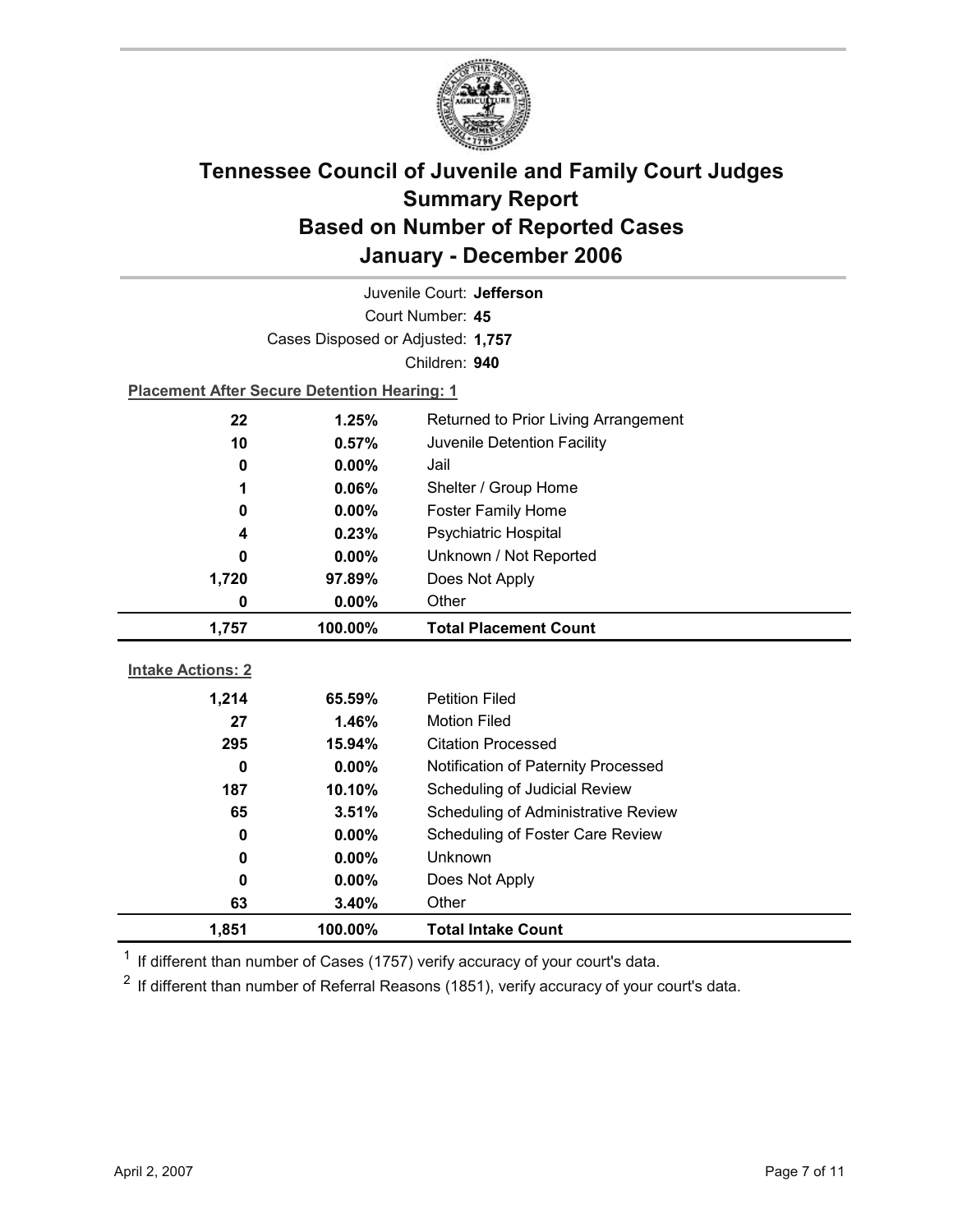

Court Number: **45** Juvenile Court: **Jefferson** Cases Disposed or Adjusted: **1,757** Children: **940**

### **Last Grade Completed by Child: 1**

| 38                                      | 4.04%   | Too Young for School         |
|-----------------------------------------|---------|------------------------------|
| $\bf{0}$                                | 0.00%   | Preschool                    |
| 9                                       | 0.96%   | Kindergarten                 |
| 9                                       | 0.96%   | 1st Grade                    |
| 8                                       | 0.85%   | 2nd Grade                    |
| 10                                      | 1.06%   | 3rd Grade                    |
| 9                                       | 0.96%   | 4th Grade                    |
| 12                                      | 1.28%   | 5th Grade                    |
| 23                                      | 2.45%   | 6th Grade                    |
| 32                                      | 3.40%   | 7th Grade                    |
| 60                                      | 6.38%   | 8th Grade                    |
| 63                                      | 6.70%   | 9th Grade                    |
| 77                                      | 8.19%   | 10th Grade                   |
| 35                                      | 3.72%   | 11th Grade                   |
| 0                                       | 0.00%   | 12th Grade                   |
| 0                                       | 0.00%   | Non-Graded Special Ed        |
| 0                                       | 0.00%   | <b>GED</b>                   |
| 1                                       | 0.11%   | Graduated                    |
| 16                                      | 1.70%   | <b>Never Attended School</b> |
| 516                                     | 54.89%  | Unknown                      |
| 22                                      | 2.34%   | Other                        |
| 940                                     | 100.00% | <b>Total Child Count</b>     |
| <b>Enrolled in Special Education: 1</b> |         |                              |

| 940                           | 100.00% | <b>Total Child Count</b> |  |
|-------------------------------|---------|--------------------------|--|
| 670                           | 71.28%  | Unknown                  |  |
| 225                           | 23.94%  | No                       |  |
| 45                            | 4.79%   | Yes                      |  |
| $LIIUIIUIIUIIUIIUIIUIIUIIUII$ |         |                          |  |

 $1$  One child could be counted in multiple categories, verify accuracy of your court's data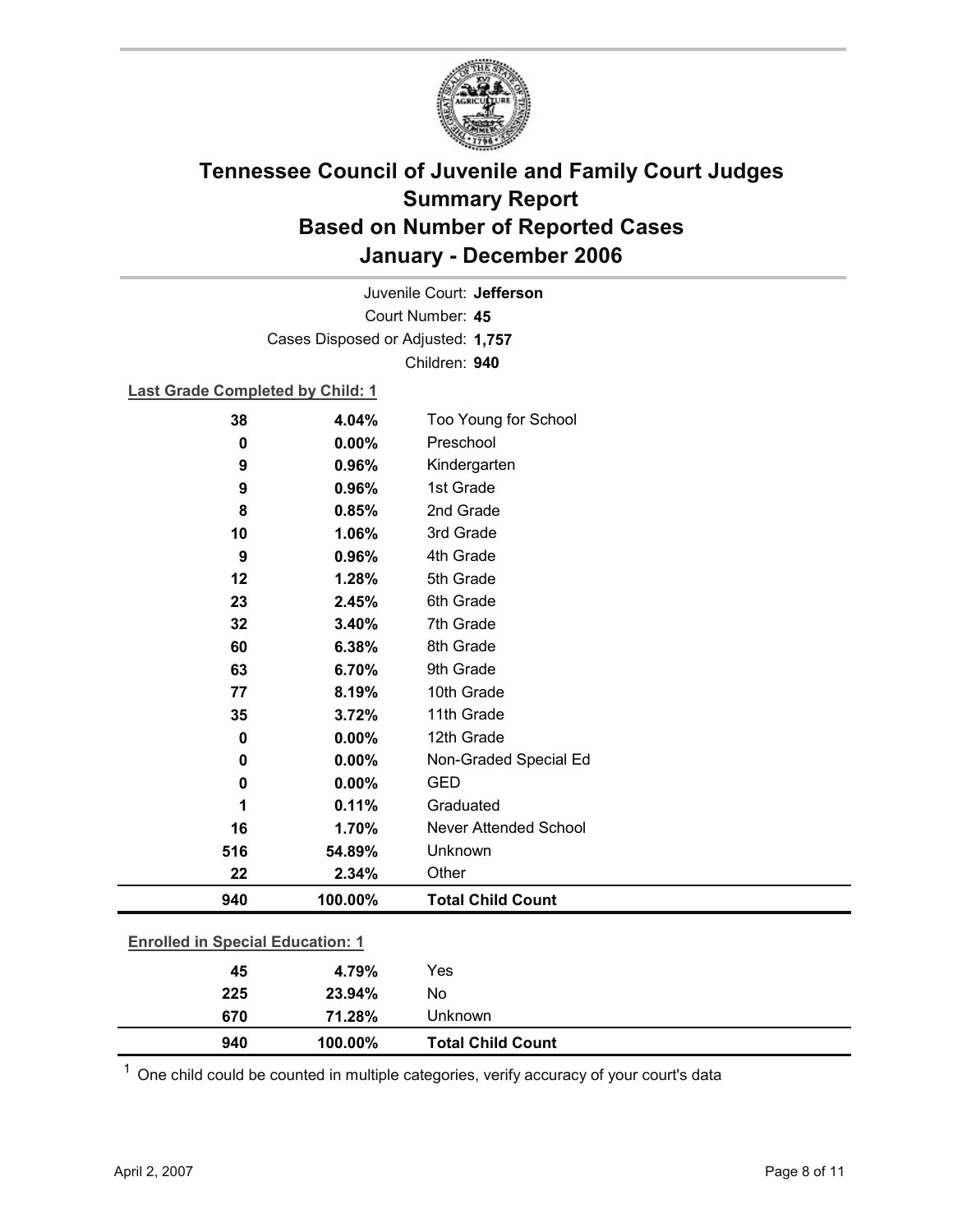

|                              | Juvenile Court: Jefferson         |                           |  |  |  |  |
|------------------------------|-----------------------------------|---------------------------|--|--|--|--|
|                              | Court Number: 45                  |                           |  |  |  |  |
|                              | Cases Disposed or Adjusted: 1,757 |                           |  |  |  |  |
|                              |                                   | Children: 940             |  |  |  |  |
| <b>Action Executed By: 1</b> |                                   |                           |  |  |  |  |
| 1,729                        | 93.41%                            | Judge                     |  |  |  |  |
| 0                            | $0.00\%$                          | Referee                   |  |  |  |  |
| 83                           | 4.48%                             | <b>YSO</b>                |  |  |  |  |
| 39                           | 2.11%                             | Other                     |  |  |  |  |
| 0                            | $0.00\%$                          | Unknown / Not Reported    |  |  |  |  |
| 1,851                        | 100.00%                           | <b>Total Action Count</b> |  |  |  |  |

### **Formal / Informal Actions: 1**

| 156   | 8.43%    | Dismissed                                      |
|-------|----------|------------------------------------------------|
| 12    | 0.65%    | Retired / Nolle Prosequi                       |
| 153   | 8.27%    | <b>Complaint Substantiated Delinquent</b>      |
| 122   | 6.59%    | <b>Complaint Substantiated Status Offender</b> |
| 93    | 5.02%    | Complaint Substantiated Dependent / Neglected  |
| 0     | $0.00\%$ | <b>Complaint Substantiated Abused</b>          |
| 0     | $0.00\%$ | <b>Complaint Substantiated Mentally III</b>    |
| 1     | 0.05%    | Informal Adjustment                            |
| 8     | 0.43%    | <b>Pretrial Diversion</b>                      |
| 3     | 0.16%    | <b>Transfer to Adult Court Hearing</b>         |
| 0     | $0.00\%$ | Charges Cleared by Transfer to Adult Court     |
| 505   | 27.28%   | <b>Special Proceeding</b>                      |
| 173   | 9.35%    | <b>Review Concluded</b>                        |
| 456   | 24.64%   | Case Held Open                                 |
| 169   | 9.13%    | Other                                          |
| 0     | $0.00\%$ | Unknown / Not Reported                         |
| 1,851 | 100.00%  | <b>Total Action Count</b>                      |

 $1$  If different than number of Referral Reasons (1851), verify accuracy of your court's data.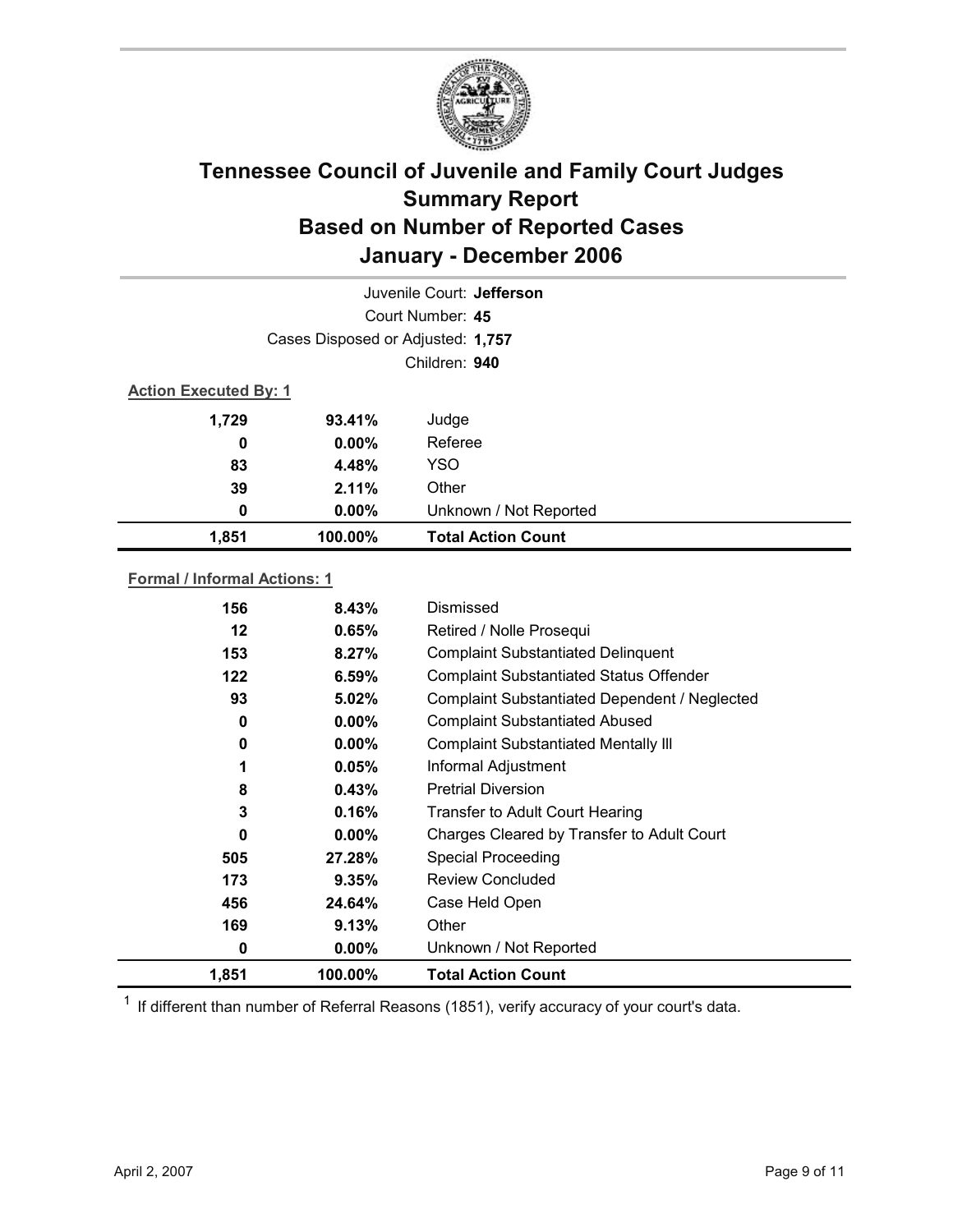

|                       |                                                       | Juvenile Court: Jefferson                            |
|-----------------------|-------------------------------------------------------|------------------------------------------------------|
|                       |                                                       | Court Number: 45                                     |
|                       | Cases Disposed or Adjusted: 1,757                     |                                                      |
|                       |                                                       | Children: 940                                        |
| <b>Case Outcomes:</b> | There can be multiple outcomes for one child or case. |                                                      |
| 157                   | 4.50%                                                 | <b>Case Dismissed</b>                                |
| 12                    | 0.34%                                                 | Case Retired or Nolle Prosequi                       |
| 280                   | 8.02%                                                 | Warned / Counseled                                   |
| 508                   | 14.55%                                                | Held Open For Review                                 |
| 50                    | 1.43%                                                 | Supervision / Probation to Juvenile Court            |
| 0                     | $0.00\%$                                              | <b>Probation to Parents</b>                          |
| 8                     | 0.23%                                                 | Referral to Another Entity for Supervision / Service |
| 41                    | 1.17%                                                 | Referred for Mental Health Counseling                |
| 36                    | 1.03%                                                 | Referred for Alcohol and Drug Counseling             |
| 3                     | 0.09%                                                 | Referred to Alternative School                       |
| 0                     | $0.00\%$                                              | Referred to Private Child Agency                     |
| 74                    | 2.12%                                                 | Referred to Defensive Driving School                 |
| 0                     | $0.00\%$                                              | Referred to Alcohol Safety School                    |
| 5                     | 0.14%                                                 | Referred to Juvenile Court Education-Based Program   |
| 3                     | 0.09%                                                 | Driver's License Held Informally                     |
| 0                     | $0.00\%$                                              | <b>Voluntary Placement with DMHMR</b>                |
| 7                     | 0.20%                                                 | Private Mental Health Placement                      |
| 0                     | $0.00\%$                                              | <b>Private MR Placement</b>                          |
| 4                     | 0.11%                                                 | Placement with City/County Agency/Facility           |
| 18                    | 0.52%                                                 | Placement with Relative / Other Individual           |
| 215                   | 6.16%                                                 | Fine                                                 |
| 175                   | 5.01%                                                 | <b>Public Service</b>                                |
| 23                    | 0.66%                                                 | Restitution                                          |
| 0                     | $0.00\%$                                              | <b>Runaway Returned</b>                              |
| 85                    | 2.43%                                                 | No Contact Order                                     |
| 12                    | 0.34%                                                 | Injunction Other than No Contact Order               |
| 0                     | 0.00%                                                 | <b>House Arrest</b>                                  |
| 0                     | $0.00\%$                                              | <b>Court Defined Curfew</b>                          |
| 4                     | 0.11%                                                 | Dismissed from Informal Adjustment                   |
| 4                     | 0.11%                                                 | <b>Dismissed from Pretrial Diversion</b>             |
| 0                     | 0.00%                                                 | Released from Probation                              |
| 3                     | 0.09%                                                 | <b>Transferred to Adult Court</b>                    |
| 0                     | $0.00\%$                                              | <b>DMHMR Involuntary Commitment</b>                  |